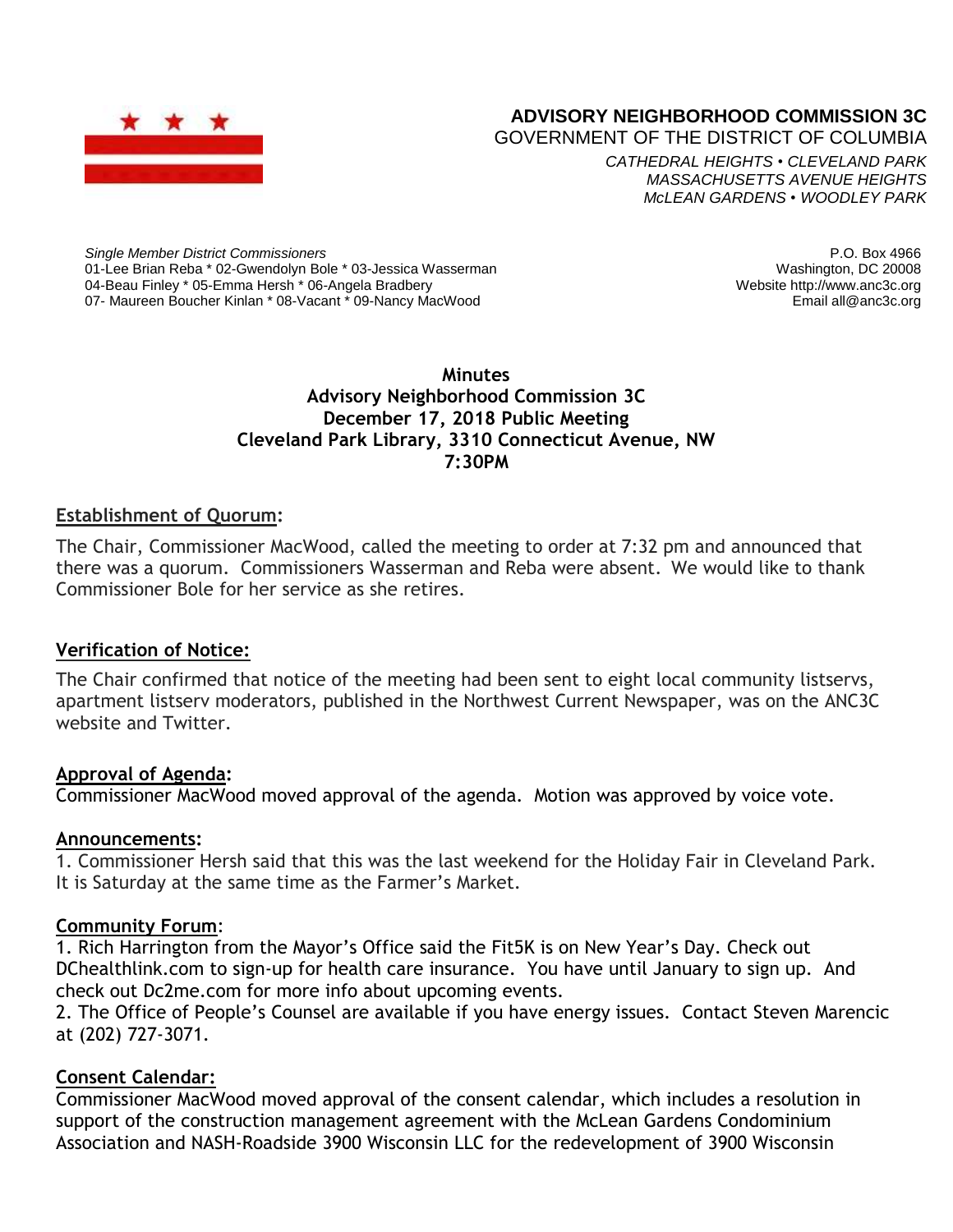Avenue NW (see Attachment A) and resolution in support of a speed camera on Massachusetts Avenue between Idaho Avenue and Macomb Street (see Attachment B). Motion was approved by voice vote.

### **Commission Business:**

#### *1. Consideration of a Proposed agreement with the city regarding the Ward 3 Short-Term Family Housing shelter patio/deck*

Commissioner Bradbery read and moved the agreement. Motion was approved by voice vote. See Attachment C.

*2. Consideration of a Public Space Application submitted by the Embassy of Australia to alter the driveway, wall, fence, and entrance at the embassy residence at 3120 Cleveland Avenue NW*

John Whitaker made a presentation for the Embassy. Commissioner MacWood moved no objection to the public space application. Motion was approved by voice vote.

*3. Consideration of a Resolution urging the Department of Human Services to open a temporary men's hypothermia shelter in Ward 3*

Commissioner MacWood read and moved the resolution. Motion was approved by voice vote. See Attachment D.

### **Other Business:**

Commissioner Hersh gave a website update. They are launching the brand-new website by December 19, 2018. Email Commissioner Hersh with any issues. Commissioner Bole made a motion to amend the budget by 10 hours for Doug Ward at \$65 per hour for training for Rachel, the new Secretary, and/or any updates. Motion was approved by voice vote. Please send commissioner comments by the January 16th meeting.

Commissioner Bole moved adoption of the November 19, 2018 minutes. Motion was approved by voice vote.

Treasurer's Report: The City accepted the 4<sup>th</sup> Quarter Report. We still need to close the savings account and move that money to our new account at SunTrust.

Commissioner MacWood made a motion to approve the 2019 tentative meeting schedule. The dates are January 16, February 20, March 18, April 17, May 20, June 17, July 15, August 19, September 16, October 21, November 18, and December 16. Motion was approved by a voice vote.

### SMD reports:

Bole: The McDonald's at Woodley Park is doing away with their trash cans in public space. Hersh: 1. She appreciates Councilmember Cheh's office dealing with the runoff issues on Ordway Street. 2. She also appreciates the Mayor's office on DCRA issues. 3. There are neighbors around Hearst Park with drainage issues. 4. Reminder about the Cleveland Park Business Association Holiday Market.

Finley: There is new No Turn on Red signage on Connecticut Ave at Porter.

Bradbery: 1. Roadside broke ground at 3900 Wisconsin Avenue. They are working on the parking garage lights. 2. She is hoping to take a walkabout with DDOT.

Kinlan: Christmas Tree sales at 3850 Massachusetts Avenue do not have permitting. 2. No parking signs that are not DDOT approved are popping up and she is trying to figure out where they are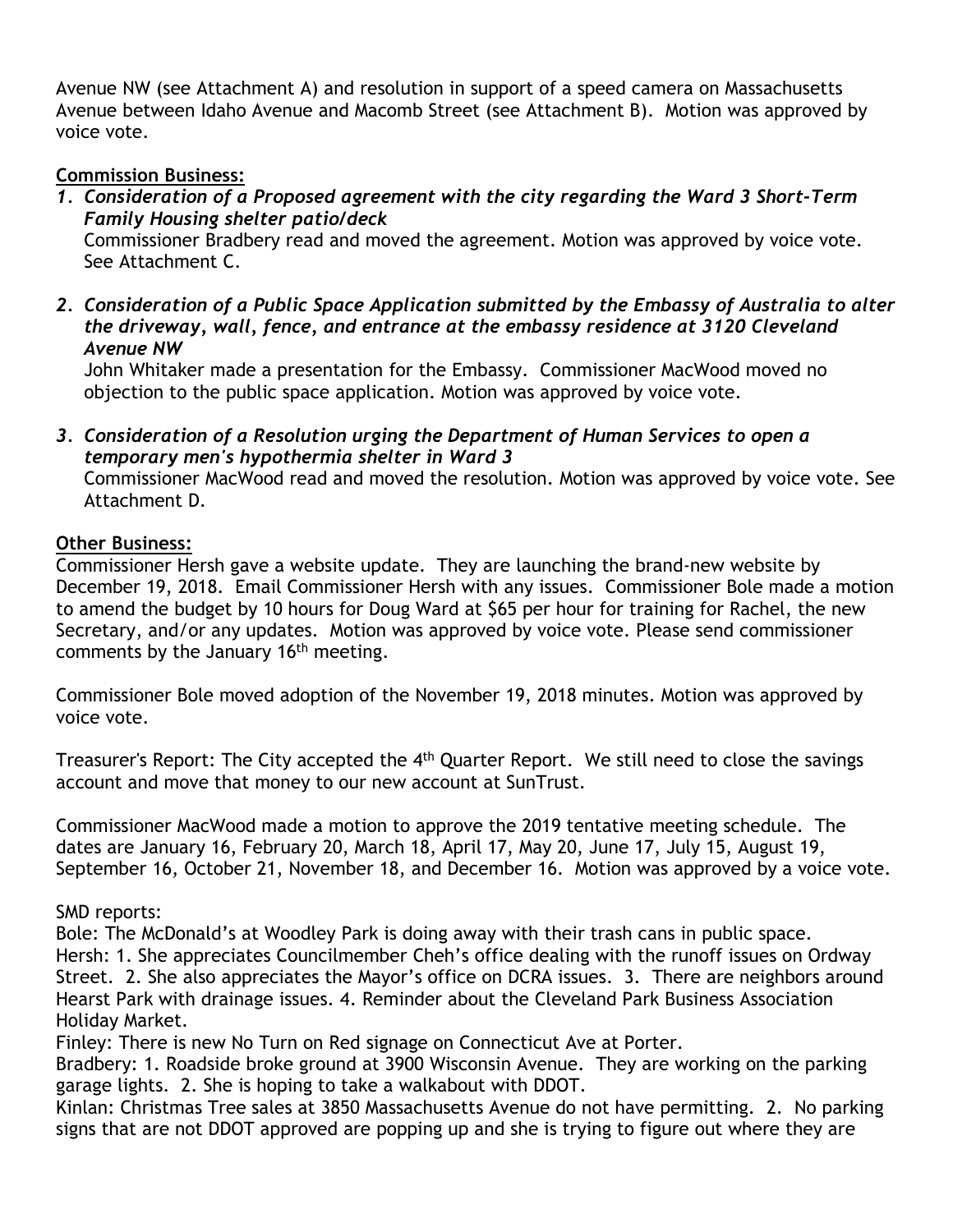coming from. 3. Trying to get RPP for 3800 & 3900 blocks of Massachusetts. 4. DDOT should fix Macomb and Woodley sidewalk. Also there is a lack of crosswalk at that intersection. MacWood: The John Eaton RFP has gone out for an architect of the design phase. 2. A traffic calming petition was submitted by residents from Lowell Street. 3. There are flooding issues on Macomb Street, but there is cooperation from DC Water (replacing stormwater drain). Now there is a ponding issue behind 3400 Newark. It sounds like the resident may have to remediate themselves, so she's contacting the Council about this issue.

#### **Adjournment:**

Commissioner MacWood moved to adjourn the meeting. Motion was approved by voice vote. Meeting adjourned at 8:49 p.m.

Attested by

Jamy . Aulled

Nancy MacWood, Chair, on January 23, 2019

*These minutes were approved by a voice vote on January 23, 2019 at a scheduled and noticed public meeting of ANC 3C at which a quorum (a minimum of 5 of 9 commissioners) was present.*

**Attachment A:**

# **ANC3C Resolution 2018-040**

# **Regarding a Construction Management Agreement Between ANC3C, the McLean Gardens Condominium Association and NASH-Roadside 3900 Wisconsin, LLC**

WHEREAS, NASH-Roadside 3900 Wisconsin, LLC ("Roadside") purchased an approximately 9.7-acre site at 3900 Wisconsin Avenue NW that it plans to develop with approximately 700 residential units, 34,488 square feet of general retail, just under 86,000 square feet of grocery space, approximately 6,500 square feet of restaurant space to be operated by the grocer, 34,056 square feet of office space, 37,566 square feet of fitness club space, 34,056 square feet of cultural/arts space and 140 hotel rooms with an approximately 1,400-space, three-level, below-grade parking garage;

WHEREAS, the proximity of the project to McLean Gardens has raised concerns about the impacts of the four-year construction project on residents. Those concerns include noise, dust, rodents and potential damage to buildings;

WHEREAS, a representative from the McLean Gardens Board of Directors and the ANC3C06 commissioner have negotiated with Roadside on the terms of a construction management agreement, which lays out how Roadside will mitigate the concerns and puts in place a communications structure to help ensure issues that arise during construction are swiftly addressed;

WHEREAS, a community meeting was held on Oct. 9, 2018, to get input from residents into a draft of the agreement, and based on the input, the agreement was amended;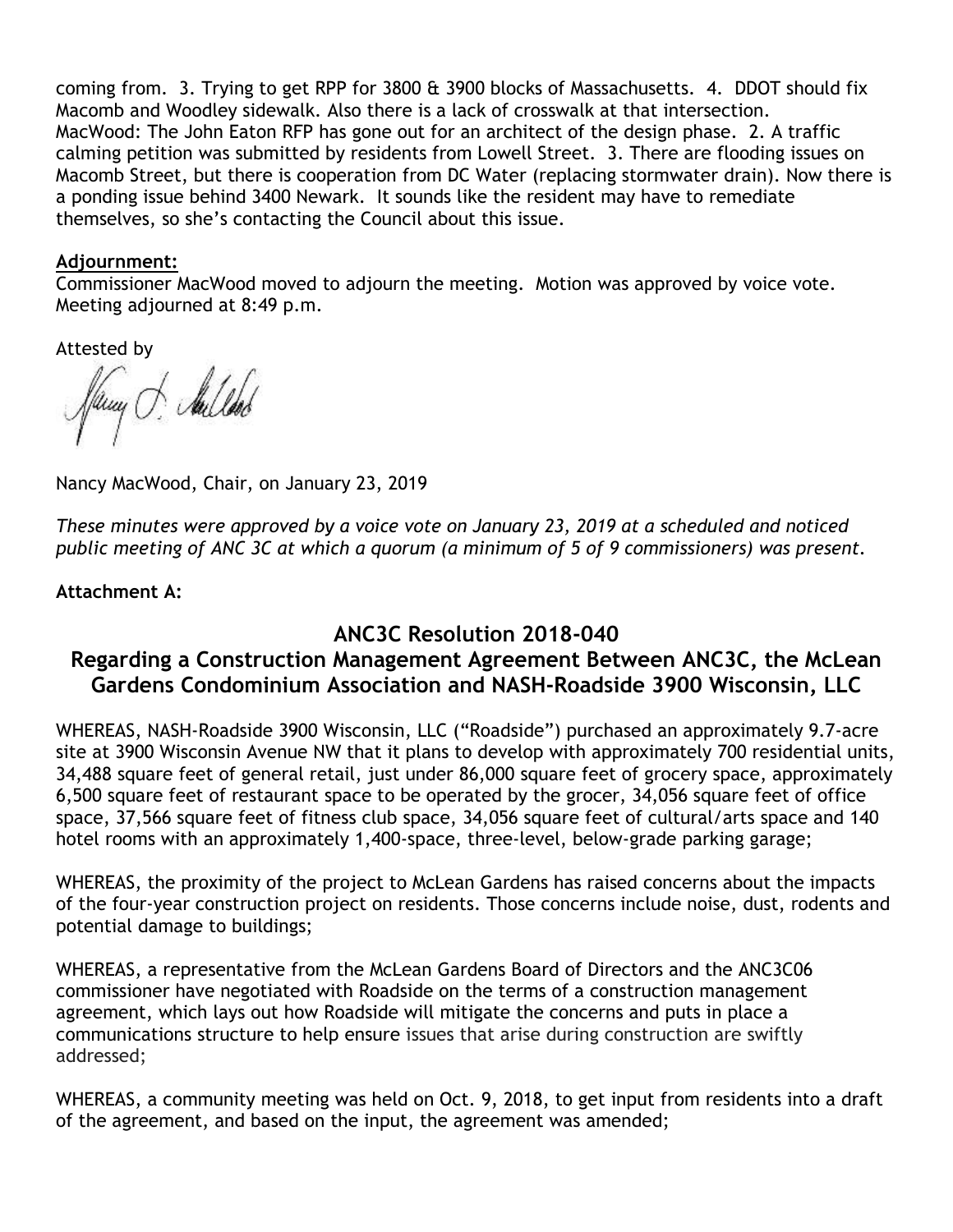WHEREAS, the McLean Gardens Board of Directors approved the amended agreement on Nov. 26, 2018;

THEREFORE, BE IT RESOLVED THAT THE ANC3C:

Approves of the construction management agreement approved by the McLean Gardens Board of Directors on Nov. 26, 2018.

FURTHER, BE IT RESOLVED that the Chair and Commissioner for ANC3C06 or their designees are authorized to represent the Commission in this matter.

**Attested by**

aug . Aules

Nancy J. MacWood **Chair, on December 17, 2018**

This resolution was approved by a voice vote on December 17, 2018 at a scheduled and noticed public meeting of ANC 3C *at which a quorum (a minimum of 5 of 9 commissioners) was present.*

**Attachment B:**

### **ANC3C Resolution 2018-041 Regarding a Speed Camera on Massachusetts Avenue NW between Idaho Avenue and Macomb Street**

Whereas, the problem of speeding on Massachusetts Avenue between Idaho Avenue and Ward Circle is chronic and increasingly dangerous for pedestrians and other motorists, especially during peak morning, afternoon, and evening hours;

Whereas MPD and DDOT have placed a hawk signal at the intersection of Massachusetts Avenue and Macomb Street to increase pedestrian visibility and safety;

Whereas MPD has conveyed that there are speeding concerns on Mass. Ave. corridor that will not be addressed by the hawk signal as evidenced by a traffic study;

Whereas new dormitories at American University, a fully functioning division of Homeland Security within two blocks of the location, and construction truck traffic have increased traffic on the Massachusetts Avenue Corridor;

Whereas, the distance between traffic signals and the slope of Mass. Ave. encourage excessive speeds;

Whereas residents of the 3900 block of Massachusetts Avenue have brought this issue to the attention of ANC 3C and have written a letter to request the speeding camera on the Westbound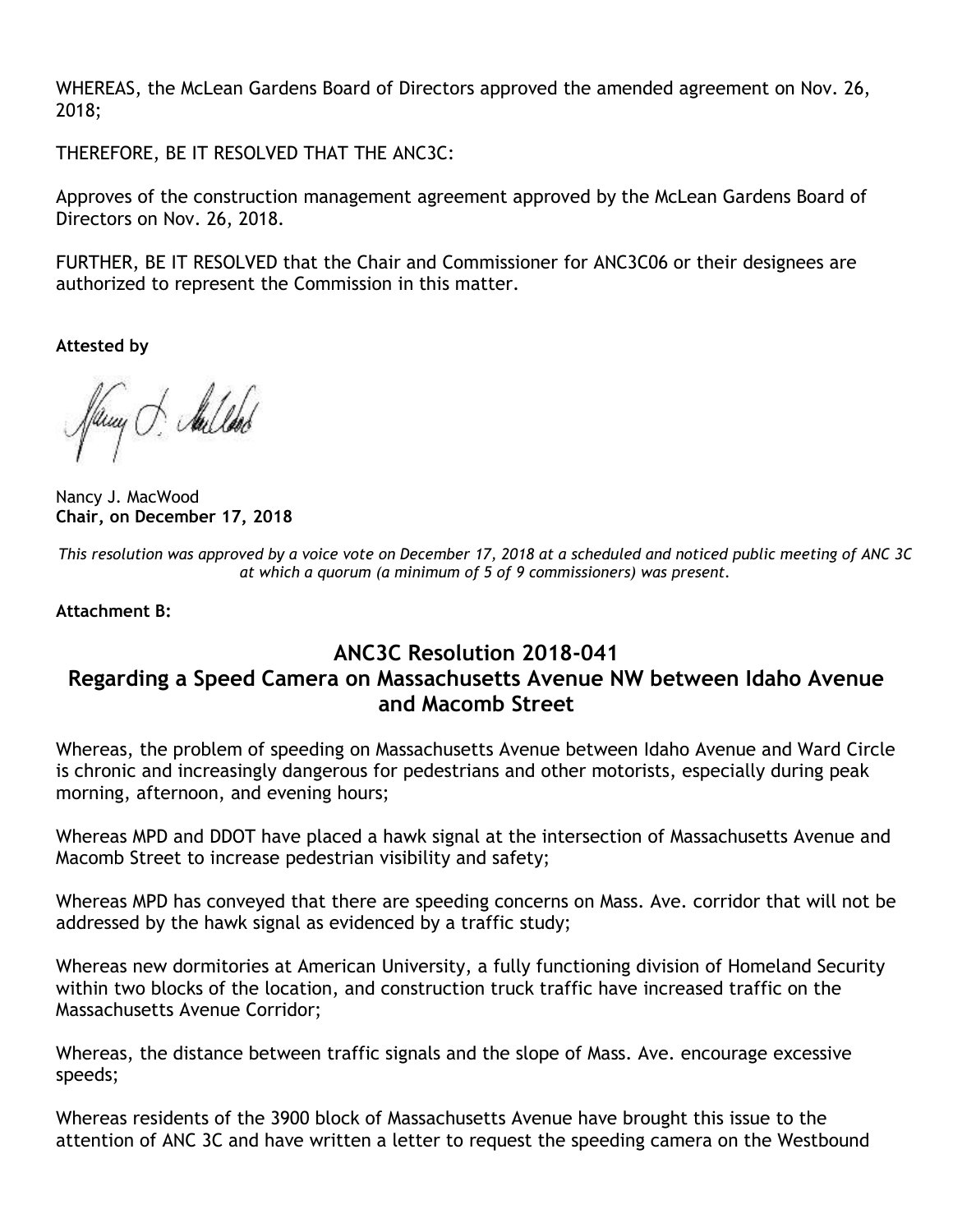side of Massachusetts Avenue south of the intersection of Massachusetts Avenue and Idaho Avenue to slow down vehicles as they reach Macomb Street;

Therefore, Be It Resolved that ANC 3C supports and seeks DDOT and MPD to expeditiously implement the placement of a speeding camera, necessary for public safety, on Massachusetts Avenue close to or at the intersection of Massachusetts Avenue and Idaho Avenue on the Westbound side of the 3900 block, or in a location that DDOT and MPD believe will deter speeding between Idaho Avenue and Ward Circle.

FURTHER, BE IT RESOLVED that the Chair and Commissioner for ANC3C07 or their designees are authorized to represent the Commission in this matter.

**Attested by**

Pany J. Aullad

Nancy J. MacWood **Chair, on December 17, 2018**

This resolution was approved by a voice vote on December 17, 2018 at a scheduled and noticed public meeting of ANC 3C *at which a quorum (a minimum of 5 of 9 commissioners) was present.*

**Attachment C:**

### **ANC3C Resolution 2018-042**

## **Regarding a Settlement of an Appeal to the BZA Regarding the Addition of a 62- Person Capacity Outdoor Deck to the Ward 3 Short-Term Family Housing Facility at 3320 Idaho Avenue NW**

WHEREAS, the D.C. Department of General Services (DGS) applied on Jan. 3, 2017, to the Board of Zoning Adjustment (BZA) for a special exception and variances to build the Ward 3 Short-Term Family Housing facility at 3320 Idaho Ave. NW to help up to 50 families experiencing homelessness;

WHEREAS, the BZA on Aug. 30, 2017, approved the city's requested zoning relief "subject to the approved plans" submitted by the city;

WHEREAS, as outlined in Resolution 2018-35, ANC3C commissioners earlier this year learned of modifications the city had made to the housing facility design, including the addition of a 62 person capacity outdoor patio/deck;

WHEREAS, the city's zoning administrator deemed the addition of the deck not to be a significant change that required BZA review;

WHEREAS, the ANC3C commissioners who represent the neighborhood where the housing facility is to be built were concerned about the possibility of the deck to disturb neighbors and believed that the deck should have been reviewed by the BZA;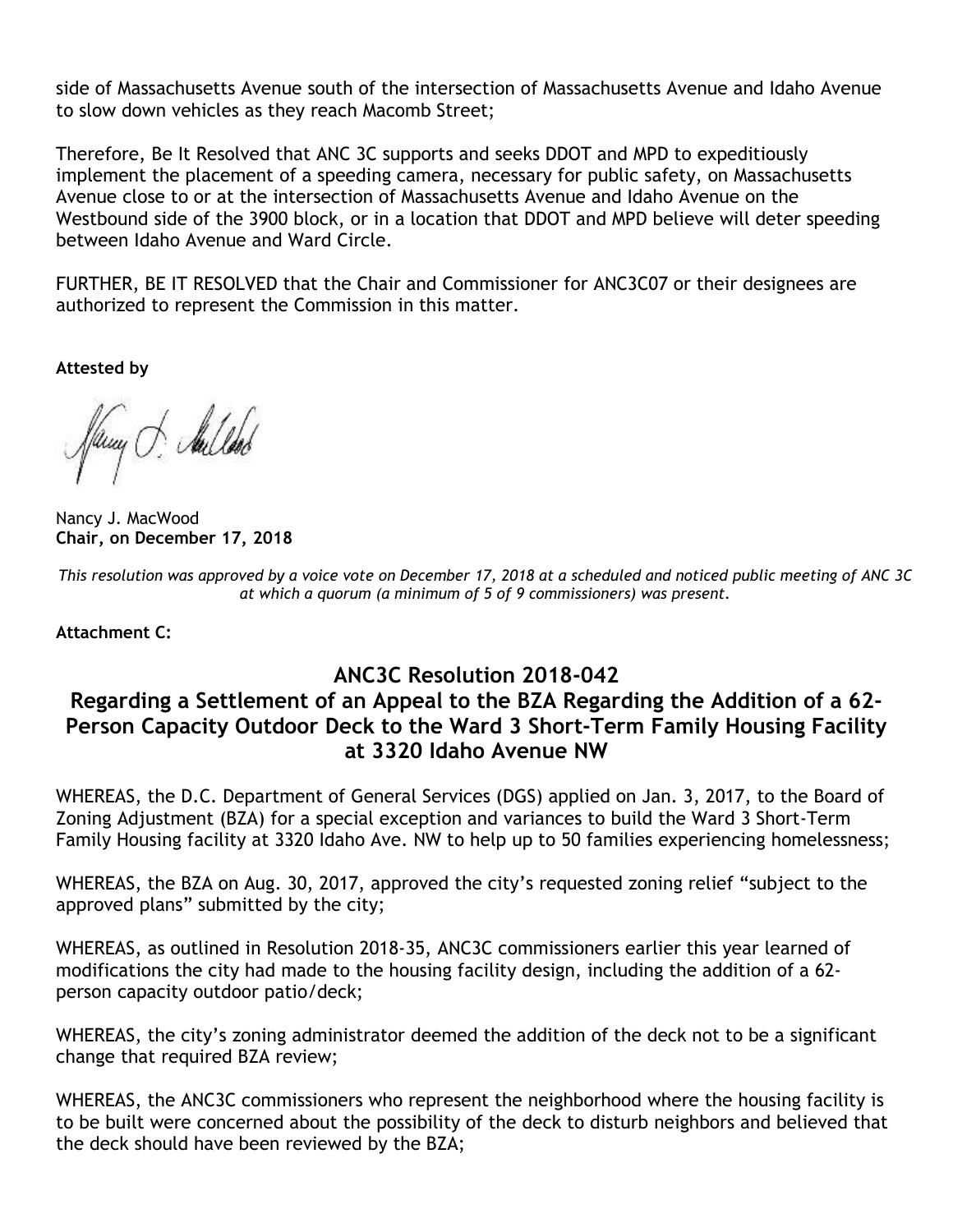WHEREAS, on Oct. 15, 2018, ANC3C supported an appeal of the zoning administrator's decision to the BZA (Resolution 2018-35);

WHEREAS, ANC 3C desires for this matter to be resolved quickly and amicably, in a way that takes into account the needs of the facility's future residents as well as the concerns of residents living near the facility;

WHEREAS, commissioners for ANC3C districts 06 and 07, as well as the ANC chair, have worked with neighbors and the city to identify conditions that would permit the patio/deck but ensure that the interests of the neighborhood and facility residents are addressed;

THEREFORE BE IT RESOLVED THAT ANC3C:

Supports the attached conditions that the city has agreed to place on an outdoor patio deck;

Recognizes that an agreement by all parties to the conditions will settle the ANC's pending BZA appeal (Case 19877);

Asks the BZA to accept the settlement and make it part of a revised order to case 19450, and once the BZA does so, ANC3C will withdraw the appeal.

**Attested by**

Vany J. Aulland

Nancy J. MacWood **Chair, on December 17, 2018**

This resolution was approved by a voice vote on December 17, 2018 at a scheduled and noticed public meeting of ANC 3C *at which a quorum (a minimum of 5 of 9 commissioners) was present.*

### **Conditions for ANC3C Resolution 2018-042 Regarding a Settlement of an Appeal to the BZA Regarding the Addition of a 62- Person Capacity Outdoor Deck to the Ward 3 Short-Term Family Housing Facility at 3320 Idaho Avenue NW**

1. Reduce the size of the deck from 40'x 25' (1000 square feet) by 20% to 40' x 20' (800 square feet).

2. Create a noise buffer with trees and shrubs all around the deck. There will be a minimum of 20 feet of plantings, consisting of trees and shrubs, measured from the south side of the deck to the wall on the south, as well as six to eight feet of plantings, consisting of trees and shrubs, on the west side of the deck.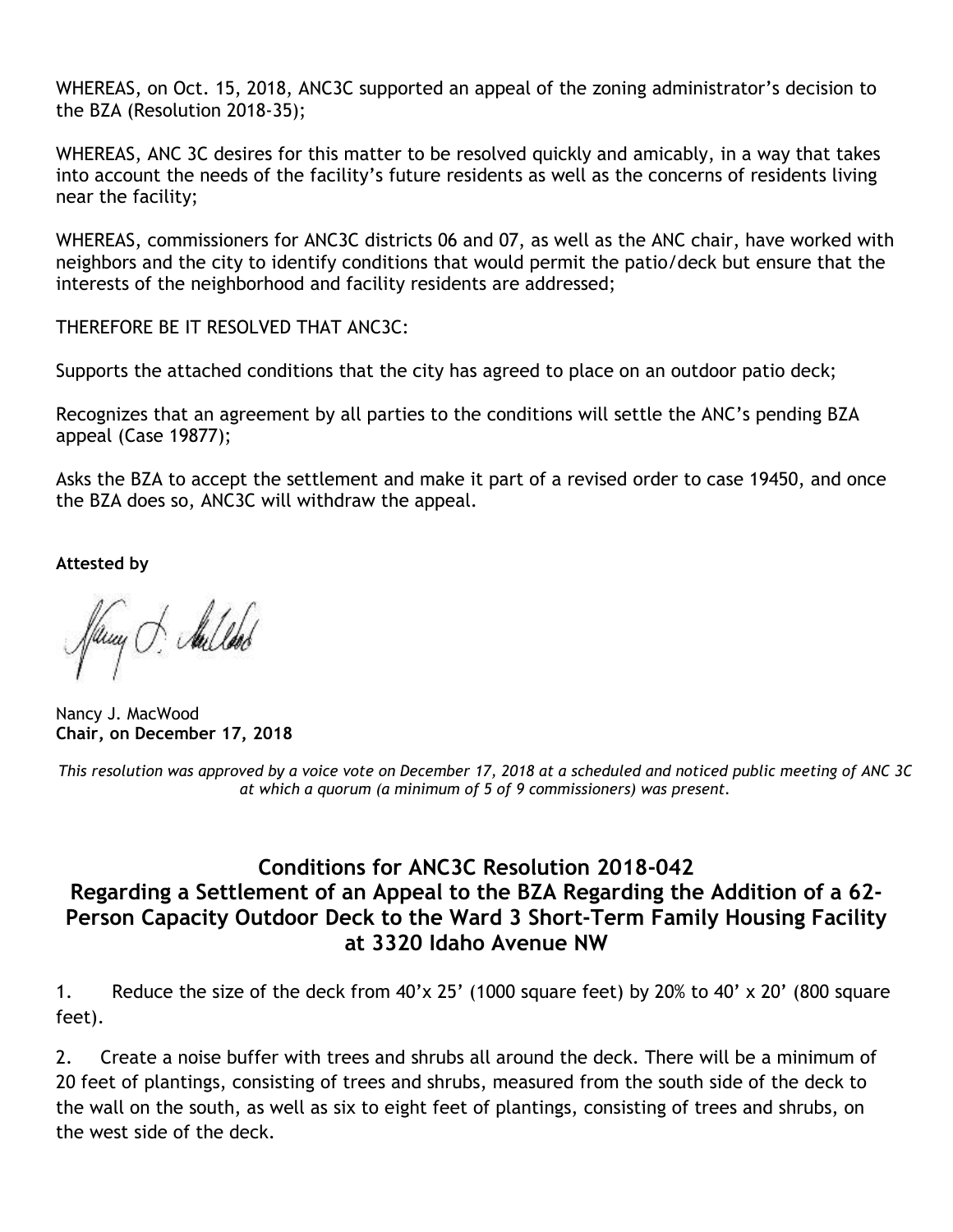3. Limit the hours to 7 a.m. to 9 p.m. on which the deck and playground can be used.

4. Prohibit amplified or unreasonably loud music from any device outside of the facility at all times. "Unreasonably loud" means sound that is above 60 decibels, which is the level established by the District of Columbia Parks & Recreation Permit Policies and Regulations.

5. Prohibit flood lights on the deck and playground.

#### **Attachment D:**

## **ANC3C Resolution 2018-043 Regarding the Need for a Men's Emergency Hypothermia Shelter West of Rock Creek Park This Winter**

Whereas, the government of the District of Columbia has yet to establish an emergency hypothermia center for men temporarily experiencing homelessness in Ward 3 during District of Columbia-designated hypothermia alerts this winter;

Whereas, the homeless population that makes use of homeless services west of Rock Creek Park is significant;

Whereas, making it necessary for men temporarily experiencing homelessness to travel to other parts of the city to reach a hypothermia shelter, far away from their local networks and community support systems, and potentially discouraging many of our most vulnerable residents from taking advantage of the available services and leave them without warm shelter during designated hypothermia emergencies this winter;

Whereas, there are city-owned and operated spaces, faith-based institutions and/or not-for-profit organizations, and vacant storefronts west of Rock Creek Park that could be used as temporary men's hypothermia emergency facilities this winter;

Therefore, Be It Resolved, that ANC 3C strongly urges the District of Columbia government, including the Department of Human Services, to identify and operate an emergency men's hypothermia shelter in a location west of Rock Creek Park during the Winter of 2018-19 that is available during all designated hypothermia emergencies;

Be It Further Resolved that the Chair or her designee are authorized to represent the Commission on this matter.

**Attested by**

Thing of Auledob

Nancy J. MacWood **Chair, on December 17, 2018**